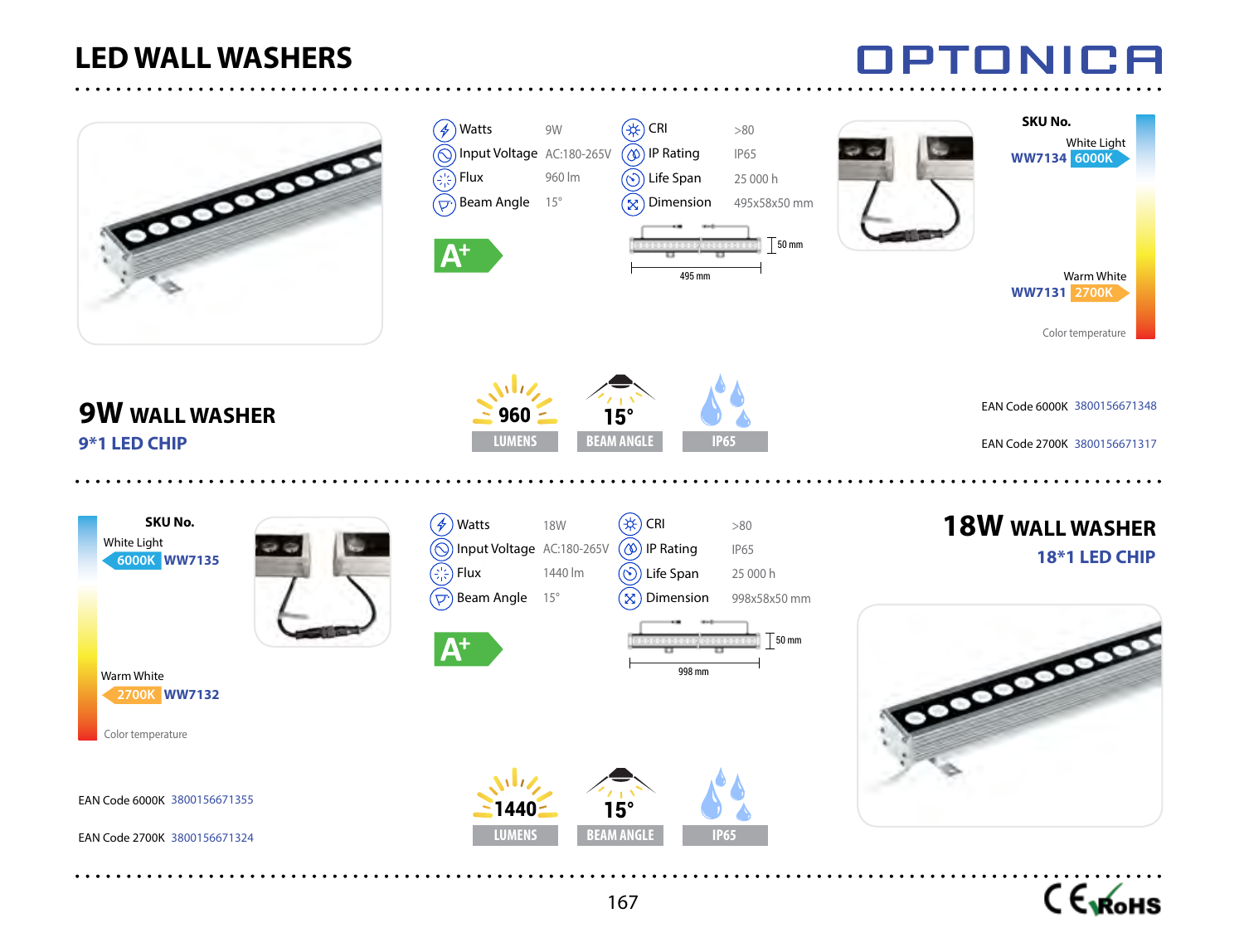#### **LED WALL WASHERS**





PTONICA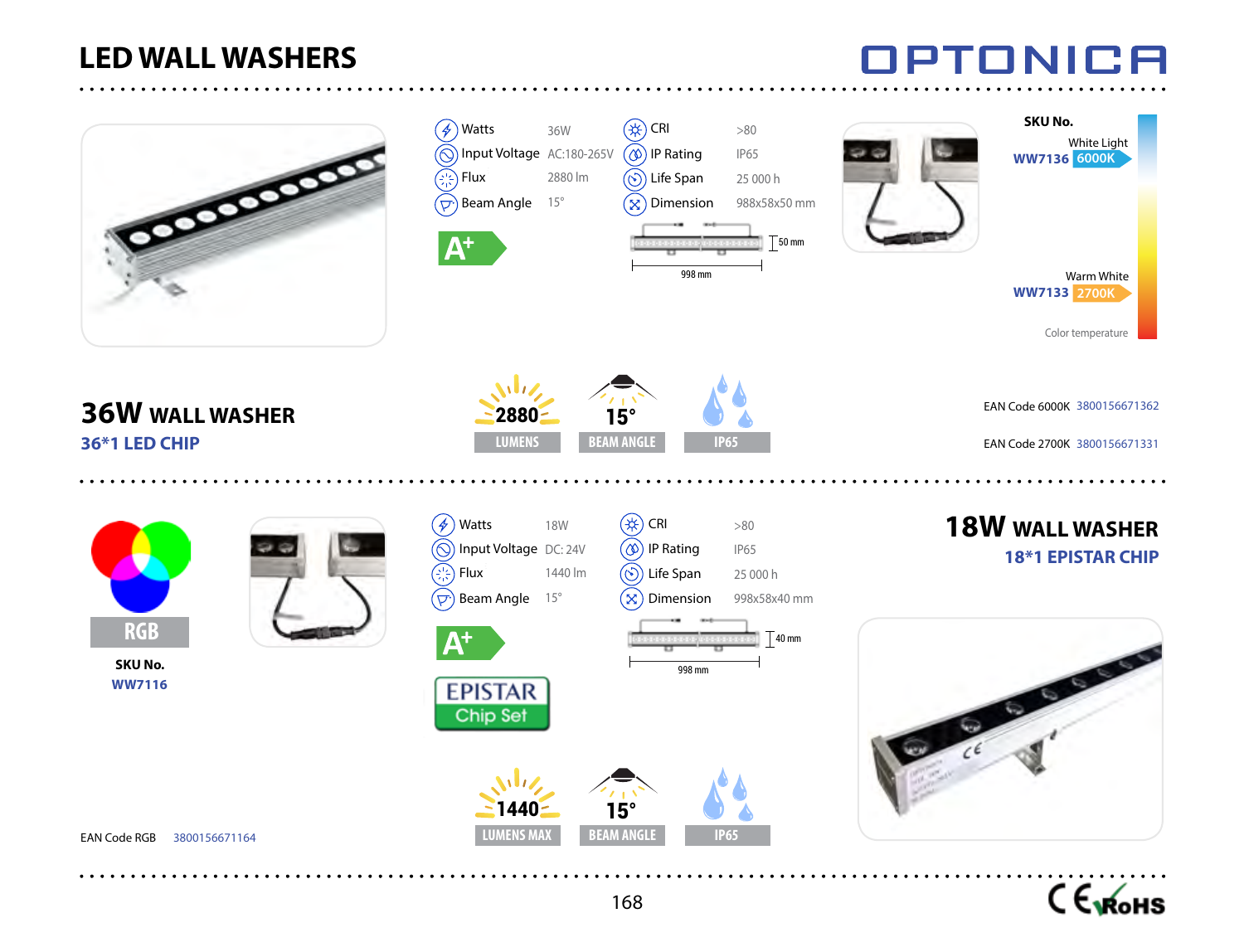### **LED WALL WASHERS**

### **OPTONICA**

WW7121 Warm White 2700K

3840 lm 15° IP67 25 000 h 495x58x50 mm

Input Voltage AC:220-240V



|      | $\textcircled{\tiny{1}}$ SKU No.             | <b>WW7121</b> |  |    | $\Box$ ) SKU No.                             | <b>WW7122</b> |
|------|----------------------------------------------|---------------|--|----|----------------------------------------------|---------------|
|      | $(\cancel{2})$ Watts                         | 36W           |  | 4, | <b>Watts</b>                                 | 48W           |
|      | (◎) Input Voltage AC:220-240V                |               |  |    | (O) Input Voltage AC:220-24                  |               |
|      | $\left(\frac{1}{2}, \frac{1}{2}\right)$ Flux | 2880 lm       |  |    | $\left(\frac{1}{2}, \frac{1}{2}\right)$ Flux | 3840 lm       |
|      | $(\overline{\nabla})$ Beam Angle             | $15^\circ$    |  | D. | <b>Beam Angle</b>                            | $15^{\circ}$  |
|      | $\left(\circledcirc\right)$ IP Rating        | <b>IP67</b>   |  |    | $\hat{p}$ IP Rating                          | <b>IP67</b>   |
|      | $\circled{\scriptstyle\odot})$ Life Span     | 25 000 h      |  |    | $\hat{\infty}$ ) Life Span                   | 25 000 h      |
|      | $(\times)$ Dimension                         | 495x58x50 mm  |  |    | $\mathcal{L}_{\mathbf{X}}$ ) Dimension       | 495x58x50     |
|      |                                              |               |  |    |                                              |               |
| I A† |                                              |               |  |    | $\mathsf{V}^+$                               |               |

WW7121 Warm White 2700K

### **36W WALL WASHER**

 **Square**



**3W SPOT LIGHT** 

| $\frac{1}{\gamma}$<br>Watts                  | 3W           | <b>CRI</b><br>₩,                               | >70          | <b>SKU No.</b>                                         |  |
|----------------------------------------------|--------------|------------------------------------------------|--------------|--------------------------------------------------------|--|
| $(\odot)$<br>Input Voltage AC:180-265V       |              | IP Rating<br>$(\infty)$                        | <b>IP67</b>  |                                                        |  |
| $\left(\frac{1}{2}, \frac{1}{2}\right)$ Flux | 240 lm       | Life Span<br>(≻`                               | 25 000 h     |                                                        |  |
| Beam Angle<br>$(\nabla)$                     | $15^{\circ}$ | Dimension<br>X                                 | 495x58x50 mm |                                                        |  |
| $\bm{\mathsf{A}}^{\mathsf{+}}$               |              |                                                |              | Warm White<br><b>WW7123 2700K</b><br>Color temperature |  |
| 240<br><b>LUMENS</b>                         |              | $15^\circ$<br><b>BEAM ANGLE</b><br><b>IP67</b> |              | EAN Code 2700K 3800156671232                           |  |

**48W WALL WASHER**

 **Square**

170

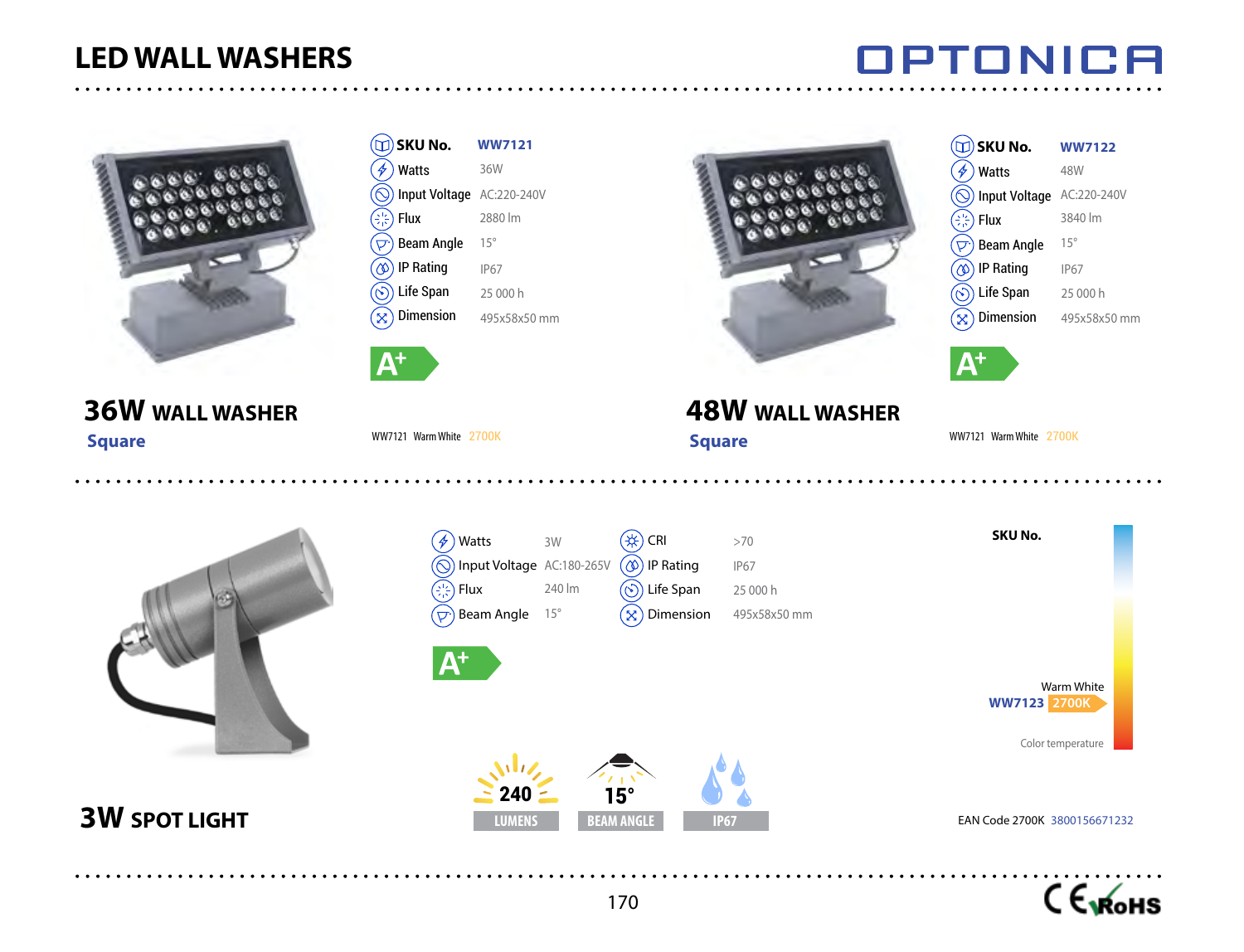### OPTONICA



 $C \epsilon_{\text{vKoHS}}$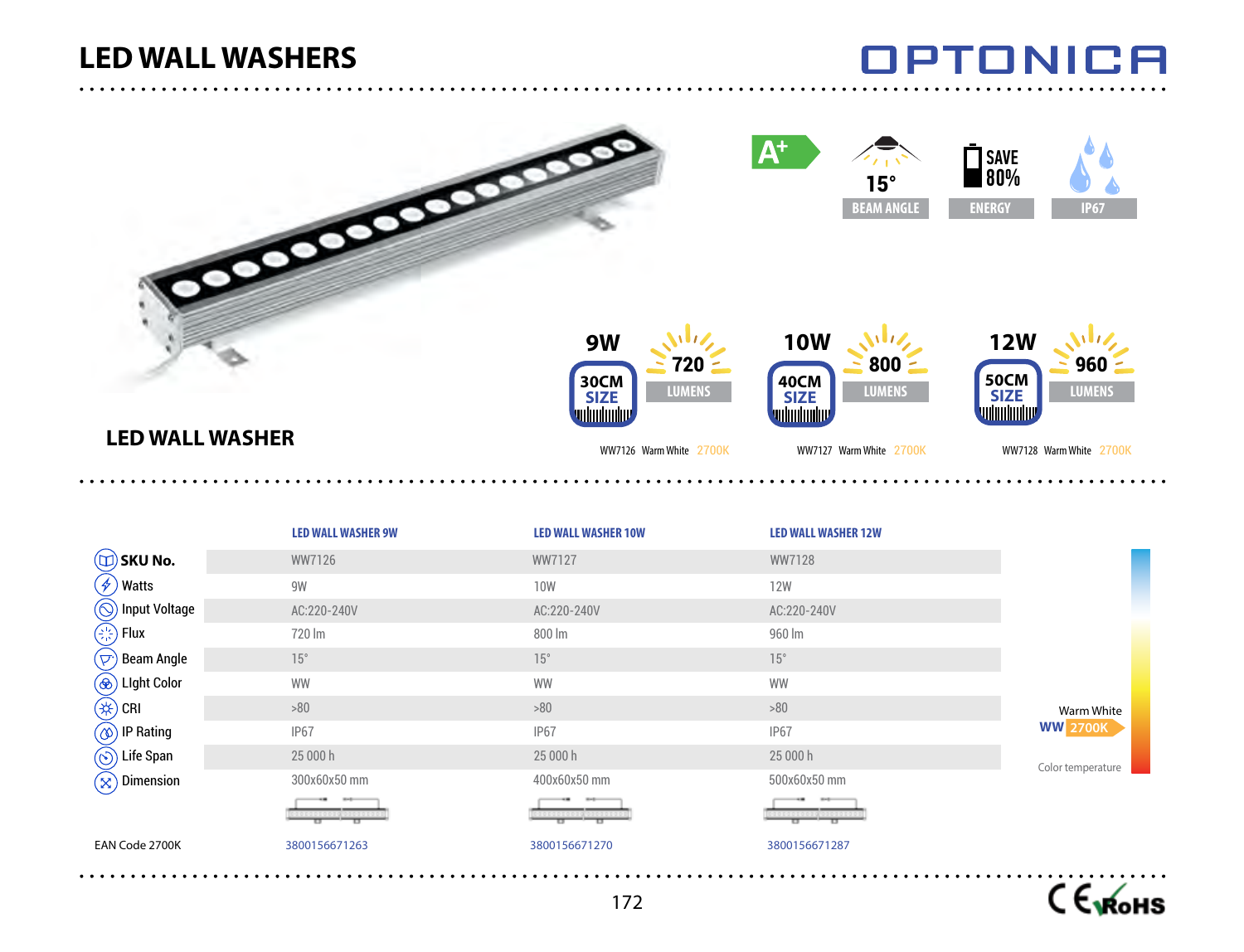### **LED INDUSTRIAL LIGHT**

. . . . . . . . . . . . . . . . . . .

 $\frac{1}{2}$ 

. . . . . . . . . .

## **OPTONICA**

| <b>LED INDUSTRIAL LIGHT</b><br><b>HIGH BAY - UFO</b> |                                |                                | 100W<br>50WWW<br>$10000 -$<br>$5000 -$<br><b>LUMENS</b><br><b>LUMENS</b><br>HB8142 White Light 6000K<br>HB8144 White Light 6000K<br>HB8143 Neutral White 4500K<br>HB8145 Neutral White 4500K |                                | $60^\circ$<br><b>BEAM ANGLE</b><br><b>IP65</b><br>200W<br>20000-<br><b>LUMENS</b><br>HB8148 White Light 6000K<br>HB8149 Neutral White 4500K |
|------------------------------------------------------|--------------------------------|--------------------------------|----------------------------------------------------------------------------------------------------------------------------------------------------------------------------------------------|--------------------------------|---------------------------------------------------------------------------------------------------------------------------------------------|
|                                                      | <b>50W HIGH BAY-UFO</b>        | <b>100W HIGH BAY-UFO</b>       | <b>150W HIGH BAY-UFO</b>                                                                                                                                                                     | <b>200W HIGH BAY-UFO</b>       |                                                                                                                                             |
| $(\Box)$ SKU No.                                     | HB8142/HB8143                  | HB8144/HB8145                  | HB8146/HB8147                                                                                                                                                                                | HB8148/HB8149                  |                                                                                                                                             |
| Watts<br>$\left( 4\right)$                           | 50W                            | <b>100W</b>                    | <b>150W</b>                                                                                                                                                                                  | 200W                           | White Light<br><b>WH</b> 6000K                                                                                                              |
| $(\odot)$ Input Voltage                              | AC:180-260V                    | AC:180-260V                    | AC:180-260V                                                                                                                                                                                  | AC:180-260V                    |                                                                                                                                             |
| $\left(\frac{1}{2}, \frac{1}{2}\right)$ Flux         | 5000 lm                        | 10000 lm                       | 15000 lm                                                                                                                                                                                     | 20000 lm                       | <b>Neutral White</b>                                                                                                                        |
| $(\nabla)$<br><b>Beam Angle</b>                      | $60^\circ$                     | $60^{\circ}$                   | $60^{\circ}$                                                                                                                                                                                 | $60^{\circ}$                   | <b>NW 4500K</b>                                                                                                                             |
| <b>(</b> <sup>⊗</sup> ) Light Color                  | WH/NW                          | WH/NW                          | WH/NW                                                                                                                                                                                        | WH/NW                          |                                                                                                                                             |
| $(\nleftrightarrow)$ CRI                             | >70                            | >70                            | >70                                                                                                                                                                                          | >70                            |                                                                                                                                             |
| $(\circledcirc)$ IP Rating                           | <b>IP65</b>                    | <b>IP65</b>                    | <b>IP65</b>                                                                                                                                                                                  | <b>IP65</b>                    |                                                                                                                                             |
| $\circled{\scriptstyle\odot}$ Life Span              | 25 000 h                       | 25 000 h                       | 25 000 h                                                                                                                                                                                     | 25 000 h                       | Color temperature                                                                                                                           |
| Dimension<br>$(\boxtimes)$                           | 135x113x30 mm                  | 168x150x30 mm                  | 180x178x35 mm                                                                                                                                                                                | 203x214x35 mm                  |                                                                                                                                             |
| EAN Code 6000K<br>EAN Code 4500K                     | 3800156681422<br>3800156681439 | 3800156681446<br>3800156681453 | 3800156681460<br>3800156681477                                                                                                                                                               | 3800156681484<br>3800156681491 |                                                                                                                                             |